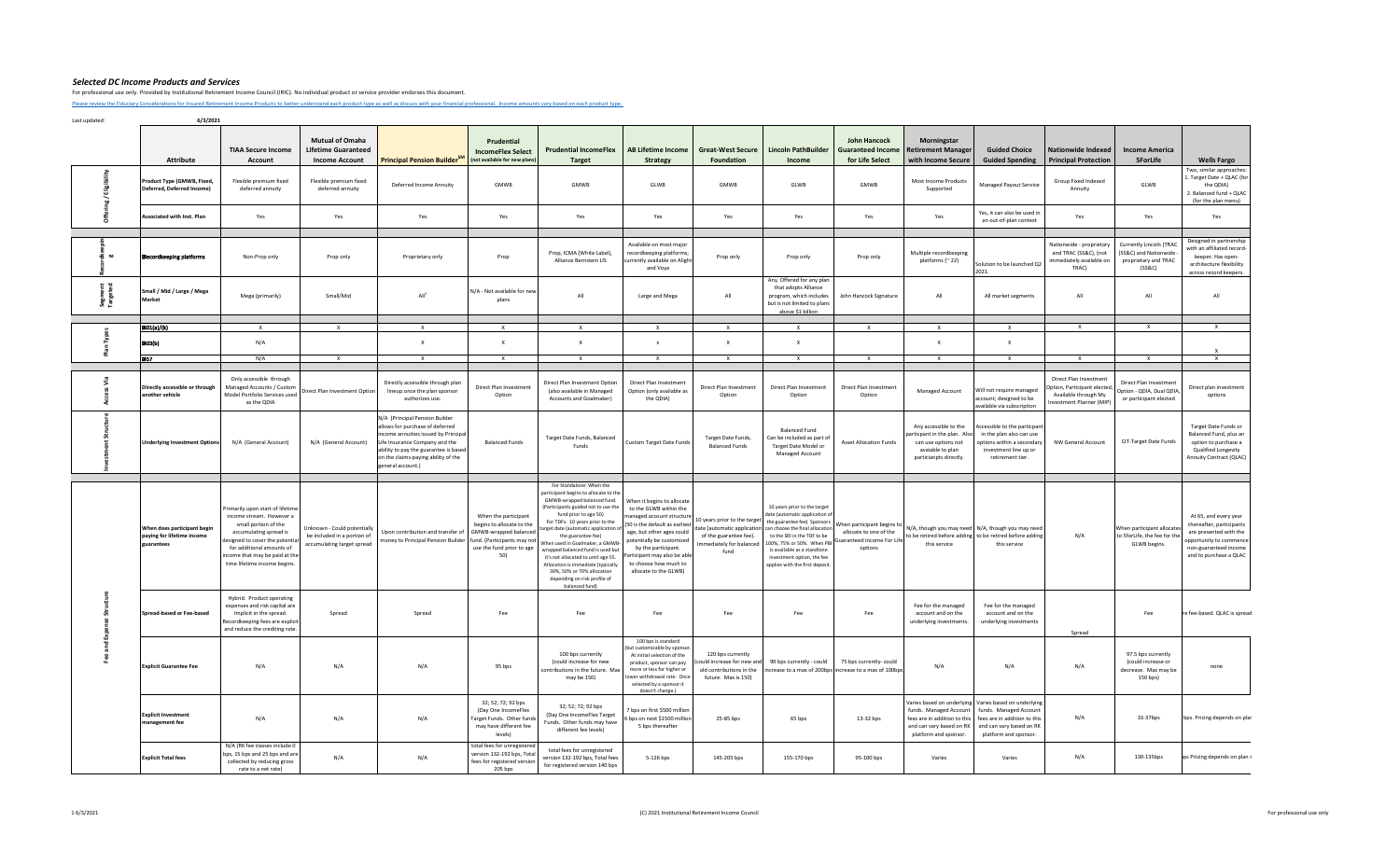For professional use only. Provided by Institutional Retirement Income Council (IRIC). No individual product or service provider endorses this document.

[Please review the Fiduciary C](https://iricouncil.org/evaluation-tools/#1520343768811-ff67f288-b770)onsiderations for Insured Retirement Income Products to better understand each product type as well as discuss with your financial professional. Income amounts vary based on each product type.

Last updated: **6/3/2021**

**III** 

| Attribute                                                                               | <b>TIAA Secure Income</b><br>Account      | <b>Mutual of Omaha</b><br><b>Lifetime Guaranteed</b><br><b>Income Account</b> | Principal Pension Builder <sup>SM</sup>                                                                                                                                                                                                                                                                                                                                                                                                                                                                                                                                                                                                                                                                                                                                                                                                                                                                              | Prudential<br><b>IncomeFlex Select</b><br>(not available for new plans)                                                               | <b>Prudential IncomeFlex</b><br><b>Target</b>                                                                                         | AB Lifetime Income<br><b>Strategy</b>                                                                                                 | Great-West Secure   Lincoln PathBuilder<br><b>Foundation</b>                                                                                                                             | Income                                                                       | <b>John Hancock</b><br><b>Guaranteed Income</b><br>for Life Select                                                                    | Morningstar<br><b>Retirement Manager</b><br>with Income Secure                                  | <b>Guided Choice</b><br><b>Guided Spending</b>                                                  | <b>Nationwide Indexed</b><br><b>Principal Protection</b> | <b>Income America</b><br><b>5ForLife</b>                                                                                                         | <b>Wells Fargo</b> |
|-----------------------------------------------------------------------------------------|-------------------------------------------|-------------------------------------------------------------------------------|----------------------------------------------------------------------------------------------------------------------------------------------------------------------------------------------------------------------------------------------------------------------------------------------------------------------------------------------------------------------------------------------------------------------------------------------------------------------------------------------------------------------------------------------------------------------------------------------------------------------------------------------------------------------------------------------------------------------------------------------------------------------------------------------------------------------------------------------------------------------------------------------------------------------|---------------------------------------------------------------------------------------------------------------------------------------|---------------------------------------------------------------------------------------------------------------------------------------|---------------------------------------------------------------------------------------------------------------------------------------|------------------------------------------------------------------------------------------------------------------------------------------------------------------------------------------|------------------------------------------------------------------------------|---------------------------------------------------------------------------------------------------------------------------------------|-------------------------------------------------------------------------------------------------|-------------------------------------------------------------------------------------------------|----------------------------------------------------------|--------------------------------------------------------------------------------------------------------------------------------------------------|--------------------|
| <b>Principal Protection</b>                                                             | Yes                                       | Yes                                                                           | Yes <sup>2</sup>                                                                                                                                                                                                                                                                                                                                                                                                                                                                                                                                                                                                                                                                                                                                                                                                                                                                                                     | No                                                                                                                                    | No                                                                                                                                    | No                                                                                                                                    | <b>No</b>                                                                                                                                                                                | No                                                                           | <b>No</b>                                                                                                                             | N/A b/c it's assumed that<br>they begin using the<br>managed payout service<br>after retirement | N/A b/c it's assumed that<br>they begin using the<br>managed payout service<br>after retirement | Yes                                                      | No                                                                                                                                               | no                 |
| <b>Equity Market Participation</b>                                                      | No                                        | No                                                                            | <b>No</b>                                                                                                                                                                                                                                                                                                                                                                                                                                                                                                                                                                                                                                                                                                                                                                                                                                                                                                            | Yes                                                                                                                                   | Yes                                                                                                                                   | Yes                                                                                                                                   | Yes                                                                                                                                                                                      | Yes                                                                          | Yes                                                                                                                                   | Same as above                                                                                   | Same as above                                                                                   | Yes, up to the stated cap<br>rate.                       | Yes                                                                                                                                              | yes                |
| <b>Impact of additional</b><br>contributions on benefit base                            | Increases the accumulation<br>value       | Increases the accumulation<br>value                                           | Each contribution or transfer<br>allocated to Principal Pension<br>Builder purchases guaranteed<br>income based on purchase rates at<br>that time. The guaranteed income<br>is based on an income start date<br>that is the later of age 65 or normal<br>retirement date under the<br>retirement plan. The guaranteed<br>income is assumed to be distributed<br>in the form of a life annuity with a<br>10-year period certain. The<br>participant may choose a different<br>type of annuity as they approach<br>their income start date. The<br>guaranteed income amount will not<br>change, unless the participant<br>transfers out of Principal Pension<br>Builder and surrenders the<br>associated monthly guaranteed<br>income.<br>Participant's are limited to a<br>maximum of 50% of their total plan<br>balance in the contract and can<br>direct up to a maximum of 50% of<br>contributions to the contract | Increases it \$-for-\$                                                                                                                | Increases it S-for-S                                                                                                                  | Increases it (Contributions<br>only allowed before<br>beginning income)                                                               | Increases it                                                                                                                                                                             | Increases it                                                                 | Increases it                                                                                                                          | Same as above                                                                                   | Same as above                                                                                   | Increases it                                             | Increases it                                                                                                                                     | n/a                |
| <b>Liquidity Available?</b>                                                             | annuitized                                | annuitized                                                                    | A transfer out of Principal Pension<br>Builder is allowed at any time. If<br>done within 90 days of purchase, no<br>surrender charge will apply.<br>Full liquidity for amounts not Full liquidity for amounts not However, a transfer out that is more<br>than 90 days from purchase may be<br>subject to a surrender charge. No<br>earnings will be paid on amounts<br>transferred out of Principal Pension<br>Builder.                                                                                                                                                                                                                                                                                                                                                                                                                                                                                             | Yes                                                                                                                                   | Yes                                                                                                                                   | Yes                                                                                                                                   | Yes                                                                                                                                                                                      | Yes                                                                          | Yes                                                                                                                                   | Same as above                                                                                   | Same as above                                                                                   | Yes                                                      | Yes                                                                                                                                              | yes                |
| <b>Effect of transfers out and</b><br>withdrawals prior to income<br>payments beginning | Reduces accumulation dollar<br>for dollar | for dollar                                                                    | Participants always have the option<br>and right to transfer retirement<br>funds out of Principal Pension<br>Reduces accumulation dollar Builder during accumulation. If they<br>do so, a surrender charge may apply<br>and they will surrender any monthly<br>guaranteed income associated with<br>the amount they transfer out.                                                                                                                                                                                                                                                                                                                                                                                                                                                                                                                                                                                    | Reduces future income in<br>an amount proportional to<br>the percentage of the<br>account MV that you took<br>in the early withdrawal | Reduces future income in an<br>amount proportional to the<br>percentage of the account MV<br>that you took in the early<br>withdrawal | Reduces future income in<br>an amount proportional to<br>the percentage of the<br>account MV that you took<br>in the early withdrawal | Reduces future income in Reduces future income in<br>an amount proportional to an amount proportional to<br>the percentage of the<br>account MV that you took<br>in the early withdrawal | the percentage of the<br>account MV that you took<br>in the early withdrawal | Reduces future income in<br>an amount proportional to<br>the percentage of the<br>account MV that you took<br>in the early withdrawal | Same as above                                                                                   | Same as above                                                                                   | N/A                                                      | Reduces future income in<br>in amount proportional to<br>the percentage of the<br>account MV that<br>participant took in the<br>early withdrawal | n/a                |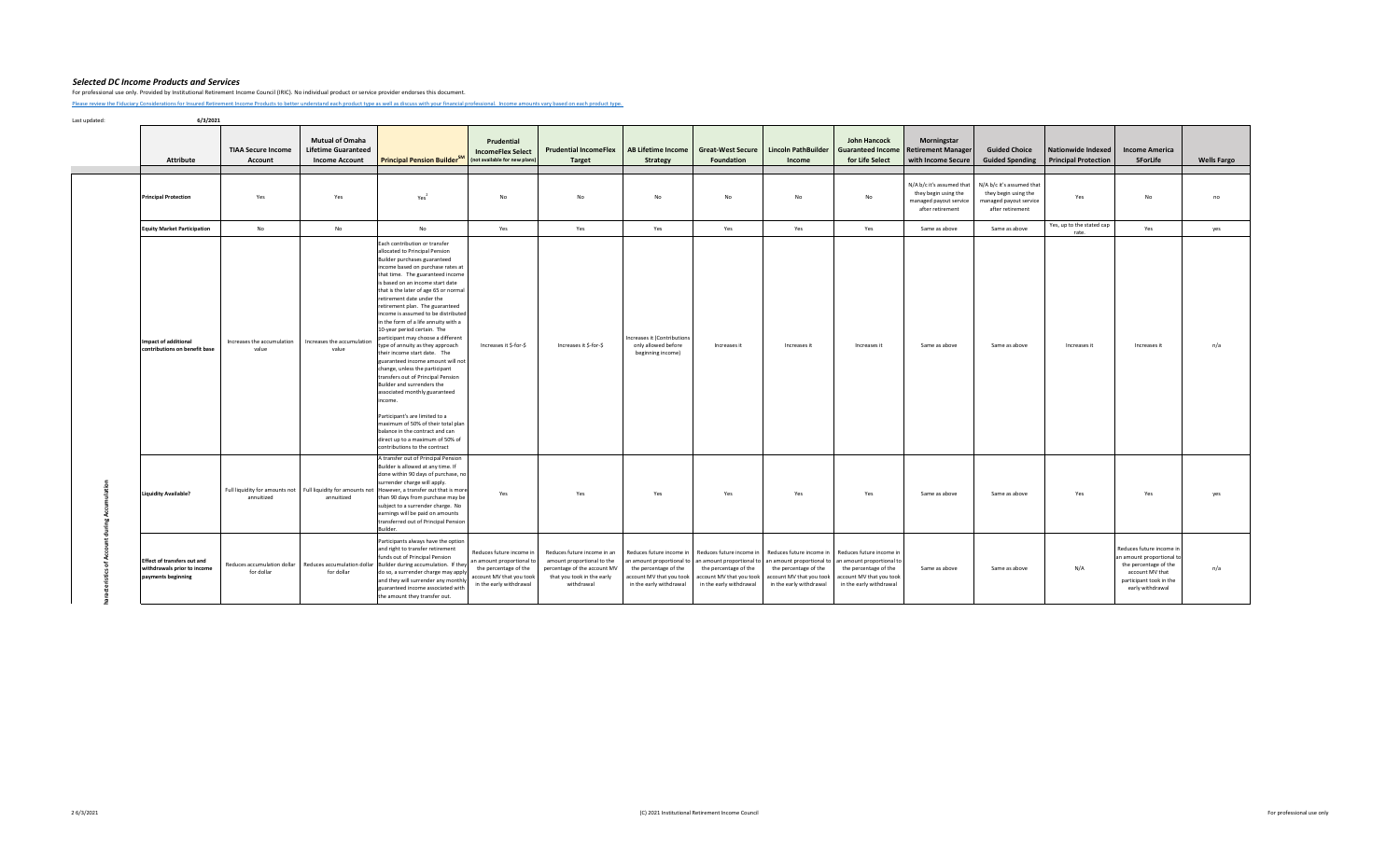For professional use only. Provided by Institutional Retirement Income Council (IRIC). No individual product or service provider endorses this document.

[Please review the Fiduciary C](https://iricouncil.org/evaluation-tools/#1520343768811-ff67f288-b770)onsiderations for Insured Retirement Income Products to better understand each product type as well as discuss with your financial professional. Income amounts vary based on each product type.

|    | Attribute                                                                      | <b>TIAA Secure Income</b><br>Account | <b>Mutual of Omaha</b><br><b>Lifetime Guaranteed</b><br><b>Income Account</b> | <b>Principal Pension BuilderSM</b>                                                                                                                                                                                                                                                                                                                                                                                                                                                                                                                                                                                                                                                                                                                                                                                                                                                                              | Prudential<br><b>IncomeFlex Select</b><br>(not available for new plans                                          | <b>Prudential IncomeFlex</b><br><b>Target</b>                                                  | <b>AB Lifetime Income</b><br><b>Strategy</b>                                                                             | <b>Great-West Secure</b><br>Foundation                                                                                                                                    | <b>Lincoln PathBuilder</b><br>Income                                                                                         | John Hancock<br><b>Guaranteed Income</b><br>for Life Select                                                                                                                                                                                                                                                                                  | <b>Morningstar</b><br><b>Retirement Manager</b><br>with Income Secure | <b>Guided Choice</b><br><b>Guided Spending</b> | <b>Nationwide Indexed</b><br><b>Principal Protection</b>                                                                                                                                             | <b>Income America</b><br><b>5ForLife</b>                                                                                                                                                                               | <b>Wells Fargo</b> |
|----|--------------------------------------------------------------------------------|--------------------------------------|-------------------------------------------------------------------------------|-----------------------------------------------------------------------------------------------------------------------------------------------------------------------------------------------------------------------------------------------------------------------------------------------------------------------------------------------------------------------------------------------------------------------------------------------------------------------------------------------------------------------------------------------------------------------------------------------------------------------------------------------------------------------------------------------------------------------------------------------------------------------------------------------------------------------------------------------------------------------------------------------------------------|-----------------------------------------------------------------------------------------------------------------|------------------------------------------------------------------------------------------------|--------------------------------------------------------------------------------------------------------------------------|---------------------------------------------------------------------------------------------------------------------------------------------------------------------------|------------------------------------------------------------------------------------------------------------------------------|----------------------------------------------------------------------------------------------------------------------------------------------------------------------------------------------------------------------------------------------------------------------------------------------------------------------------------------------|-----------------------------------------------------------------------|------------------------------------------------|------------------------------------------------------------------------------------------------------------------------------------------------------------------------------------------------------|------------------------------------------------------------------------------------------------------------------------------------------------------------------------------------------------------------------------|--------------------|
| සි | Penalty / fee / restriction<br>associated with transfers out or<br>withdrawals | None                                 | None noted                                                                    | If you transfer funds out of Principal<br>Pension Builder, annuities and the<br>corresponding guaranteed income<br>purchased with those transferred<br>funds will be surrendered. A<br>surrender charge may apply to<br>annuities that are surrendered<br>more than 90 days from the date of<br>purchase.<br>The surrender charge is the<br>transferred amount minus the<br>surrender value. The surrender<br>value varies based on the number of out you will not be allowed<br>years remaining until the income<br>start date and the Treasury rate at<br>the time of surrender. <sup>3</sup><br>In general, surrender values<br>increase when Treasury rates are<br>lower than the original purchase<br>rate and when the transfer is made<br>closer to the income start date. The<br>surrender value will never be<br>greater than the total amount being<br>transferred<br>Additionally. Any transfer from | No. But if you move money<br>to transfer money back for<br>90 days                                              | No. But if you move money out<br>you will not be allowed to<br>transfer money back for 90 days | No. But if you move money<br>out you will not be allowed<br>to transfer money back in<br>for 90 days                     | No. But if the participant<br>moves money out, they will<br>be restricted from<br>GLWB fund for 90 days.<br>Salary deferrals and loan<br>repayments are still<br>allowed. | No. But if you move money<br>ransferring money into the out you will not be allowed<br>to transfer money back for<br>90 days | Any time a TRANSFER<br>reduces a benefit base to<br>zero, a subsequent transfer<br>to any GIFL Select fund of<br>an amount that is not a<br>recurring contribution will<br>not be allowed for a period<br>of 5 Years. The 5 year trade<br>restriction is not applicable<br>to Loans or Withdrawals<br>reducuing the benefit base<br>to zero. | Same as above                                                         | Same as above                                  | No surrender charges. 90-<br>equity wash for competing<br>funds. Withdrawals that<br>occur prior to the end of<br>the one-year index term<br>will not receive any index<br>account interest earnings | No. But if the participant<br>moves money out, they<br>will not be allowed to<br>ansfer money back for 90<br>days and future income<br>payments may be reduced<br>(full transfer out would<br>eliminate the guarantee) | n/a                |
|    | Other Benefit Base re-<br>calibration during<br>accumulation (frequency)       | N/A                                  | N/A                                                                           | N/A                                                                                                                                                                                                                                                                                                                                                                                                                                                                                                                                                                                                                                                                                                                                                                                                                                                                                                             | Greatest of annual birthday<br>High Watermark, annual 59<br>growth or actual MV on day<br>you set income amount | Greater of annual birthday High<br>Watermark or actual MV on day<br>you set income amount.     | Greater of annual birthday Greater of Current Benefit<br>High Watermark or actual<br>MV on day you set income<br>amount. | Base or Fund Value<br>annually on GLWB election<br>date                                                                                                                   | Greater of annual<br>anniversary High<br>Watermark or actual MV on<br>day you set income<br>amount.                          | Annual 3% growth credited<br>on participant's anniversary<br>year. Additionally, on the<br>date the LIA is set, there<br>will be a ONE TIME Step-up<br>of the Benefit base to MV,<br>IF the MV of the<br>participant's investments in<br>GIFL Select is higher than<br>the Benefit Base on that<br>date.                                     | N/A                                                                   | N/A                                            | N/A                                                                                                                                                                                                  | Greater of all<br>contributions less<br>distributions AND Market<br>Value at age 65.                                                                                                                                   | n/a                |
|    | Portion of income guaranteed<br>for life (Yes/no)                              | Yes (amount annuitized)              | Yes (amount annuitized)                                                       | Yes                                                                                                                                                                                                                                                                                                                                                                                                                                                                                                                                                                                                                                                                                                                                                                                                                                                                                                             | Yes                                                                                                             | Yes                                                                                            | Yes                                                                                                                      | Yes                                                                                                                                                                       | Yes                                                                                                                          | Yes, but participant must<br>have been invested in GIFL<br>for at least 5 years to begin<br>lifetime income)                                                                                                                                                                                                                                 | No                                                                    | No                                             | N/A                                                                                                                                                                                                  | Yes                                                                                                                                                                                                                    | Yes                |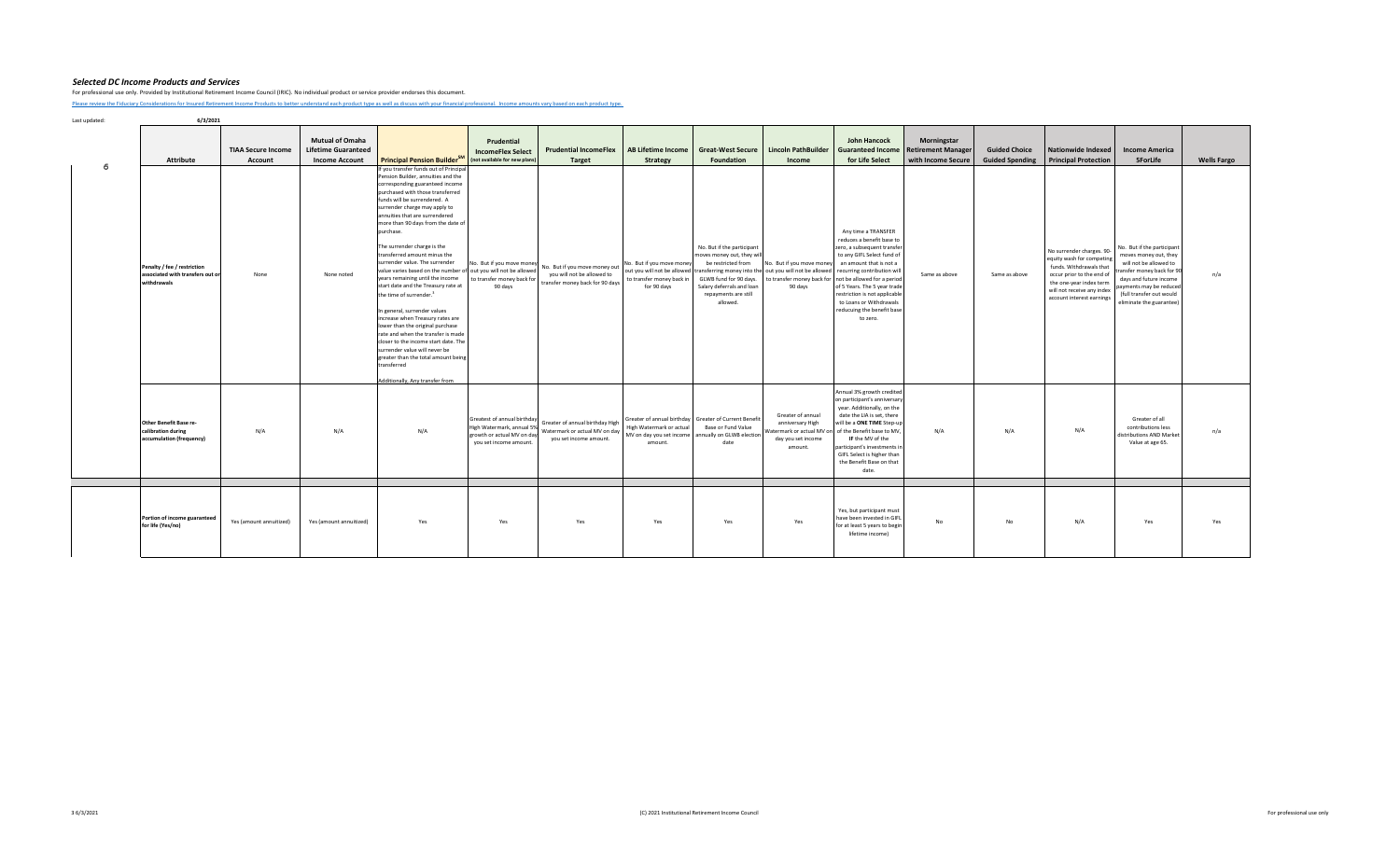For professional use only. Provided by Institutional Retirement Income Council (IRIC). No individual product or service provider endorses this document.

[Please review the Fiduciary C](https://iricouncil.org/evaluation-tools/#1520343768811-ff67f288-b770)onsiderations for Insured Retirement Income Products to better understand each product type as well as discuss with your financial professional. Income amounts vary based on each product type.

| <b>Attribute</b>                                                                                                                                      | <b>TIAA Secure Income</b><br><b>Account</b>                                                                                                                                                        | <b>Mutual of Omaha</b><br><b>Lifetime Guaranteed</b><br><b>Income Account</b>                                                     | Principal Pension Builder <sup>SM</sup>                                                                                                                                                                                                                                                                                                                                                                                                                                                                                                                                                                                                                                                                                                                                                                                                                                                   | Prudential<br><b>IncomeFlex Select</b><br>(not available for new plans)                                                                                                                                                | <b>Prudential IncomeFlex</b><br><b>Target</b>                                                                                                                                                                       | <b>AB Lifetime Income</b><br><b>Strategy</b>                                                                                                                                                                                                                                                                                             | <b>Great-West Secure</b><br>Foundation                                                                                                                                                                                  | <b>Lincoln PathBuilder</b><br>Income                                                                                                                                                                                   | <b>John Hancock</b><br><b>Guaranteed Income</b><br>for Life Select                                                                                                                                                                                                                                                                                                                                            | Morningstar<br><b>Retirement Manager</b><br>with Income Secure                                                                                                                                               | <b>Guided Choice</b><br><b>Guided Spending</b>                                                                                                                                     | <b>Nationwide Indexed</b><br><b>Principal Protection</b>                                                                                            | <b>Income America</b><br><b>5ForLife</b>                                                                                                                                              | <b>Wells Fargo</b>                                                                                                                                        |
|-------------------------------------------------------------------------------------------------------------------------------------------------------|----------------------------------------------------------------------------------------------------------------------------------------------------------------------------------------------------|-----------------------------------------------------------------------------------------------------------------------------------|-------------------------------------------------------------------------------------------------------------------------------------------------------------------------------------------------------------------------------------------------------------------------------------------------------------------------------------------------------------------------------------------------------------------------------------------------------------------------------------------------------------------------------------------------------------------------------------------------------------------------------------------------------------------------------------------------------------------------------------------------------------------------------------------------------------------------------------------------------------------------------------------|------------------------------------------------------------------------------------------------------------------------------------------------------------------------------------------------------------------------|---------------------------------------------------------------------------------------------------------------------------------------------------------------------------------------------------------------------|------------------------------------------------------------------------------------------------------------------------------------------------------------------------------------------------------------------------------------------------------------------------------------------------------------------------------------------|-------------------------------------------------------------------------------------------------------------------------------------------------------------------------------------------------------------------------|------------------------------------------------------------------------------------------------------------------------------------------------------------------------------------------------------------------------|---------------------------------------------------------------------------------------------------------------------------------------------------------------------------------------------------------------------------------------------------------------------------------------------------------------------------------------------------------------------------------------------------------------|--------------------------------------------------------------------------------------------------------------------------------------------------------------------------------------------------------------|------------------------------------------------------------------------------------------------------------------------------------------------------------------------------------|-----------------------------------------------------------------------------------------------------------------------------------------------------|---------------------------------------------------------------------------------------------------------------------------------------------------------------------------------------|-----------------------------------------------------------------------------------------------------------------------------------------------------------|
| <b>Typical Annual Income Payout</b><br>Rate at age 65 for Single Life<br>Payout                                                                       | Typically 6.00% or more of the Typically 6.00% or more of the<br>amount converted to begin<br>lifetime income under<br>"normal" interest rate<br>environments.<br>(Guaranteed minimum is<br>lower) | amount converted to begin<br>lifetime income under<br>"normal" interest rate<br>environments.<br>(Guaranteed minimum is<br>lower) | Below are the Principal Pension<br>Builder examples of historical<br>payout ranges associated with<br>monthly guaranteed income that<br>could have been purchased, at the<br>ages illustrated below, from 2016 to<br>2021.<br>Participant Age at Purchase 50: 7%<br>12% Pavout Rate<br>Participant Age at Purchase 55: 6% -<br>10% Payout Rate<br>Participant Age at Purchase 60: 6% -<br>% Pavout Rate<br>he payout ranges are calculated<br>assuming a \$100,000 purchase at<br>the age listed, life with 10-year<br>period certain annuity, unisex<br>mortality rates and age 65 income<br>start date at various quarterly dates<br>during 2016 through 2021. The<br>payout rate is calculated by<br>annualizing the monthly guaranteed<br>ncome purchased and dividing it by<br>the purchase amount of \$100,000.<br>The example payout ranges are for<br>illustrative purposes only. | 5% of the benefit base<br>The benefit base may<br>increase in retirement as a<br>result of either market<br>nerformance or additional<br>contributions and can be<br>decreased as a result of<br>"Excess Withdrawals". | 5% of the benefit base.<br>The benefit base may increase in<br>retirement as a result of either<br>market performance or<br>dditional contributions and car<br>be decreased as a result of<br>"Excess Withdrawals". | Withdrawal Rate for<br>contributions remitted each<br>quarter is bid out to multiple<br>nsurers and is based on ther<br>current interest rate<br>environment as well as the<br>amount of the guarantee fee<br>Actual payout is weighted<br>average withdrawl rates<br>optimized across individual<br>rates submitted by the<br>insurers. | 5% of the benefit base.<br>The benefit base may<br>increase in retirement as a<br>result of either market<br>performance or additional<br>contributions and can be<br>decreased as a result of<br>"Excess Withdrawals". | 5% of the benefit base<br>The benefit base may<br>increase in retirement as a<br>result of either market<br>nerformance or additional<br>contributions and can be<br>decreased as a result of<br>"Excess Withdrawals". | 5% of the Guaranteed<br>is the higher of (i) the<br>Benefit Base and (ii) the<br>market value of the account<br>at the time the lifetime<br>income is set.                                                                                                                                                                                                                                                    | User-selected annual<br>ncome Base (GIB). The GIB income amount. Managed<br>Account then adjusts the<br>asset allocation with the<br>goal of having a high<br>likelihood of achieving that<br>income amount. | User-selected annual<br>income amount. Managed<br>Account then adjusts the<br>asset allocation with the<br>goal of having a high<br>likelihood of achieving that<br>income amount. | N/A                                                                                                                                                 | 5% of the benefit base<br>The benefit base may<br>ncrease in retirement as a<br>result of additional<br>contributions and can be<br>decreased as a result of<br>"Excess Withdrawals". | Non-guaranteed income<br>starts at age 65.<br>aranteed income begins<br>at age 85, and lasts for as<br>ong as the participant and<br>their partner lives. |
| <b>Assets Remain In-Plan after</b><br><b>Income Begins?</b>                                                                                           | No                                                                                                                                                                                                 | No                                                                                                                                | No                                                                                                                                                                                                                                                                                                                                                                                                                                                                                                                                                                                                                                                                                                                                                                                                                                                                                        | Yes                                                                                                                                                                                                                    | Yes                                                                                                                                                                                                                 | Yes                                                                                                                                                                                                                                                                                                                                      | Yes                                                                                                                                                                                                                     | Yes                                                                                                                                                                                                                    | Yes                                                                                                                                                                                                                                                                                                                                                                                                           | Yes                                                                                                                                                                                                          | Yes (when used in plan)                                                                                                                                                            | N/A                                                                                                                                                 | Yes                                                                                                                                                                                   | leave the plan to purchase                                                                                                                                |
| <b>Possibility for lifetime income</b><br>ayments to be higher for<br><b>Onger participation based on</b><br>company experience                       | Yes                                                                                                                                                                                                | No                                                                                                                                | No                                                                                                                                                                                                                                                                                                                                                                                                                                                                                                                                                                                                                                                                                                                                                                                                                                                                                        | $\mathsf{No}$                                                                                                                                                                                                          | No                                                                                                                                                                                                                  | No                                                                                                                                                                                                                                                                                                                                       | <b>No</b>                                                                                                                                                                                                               | $\mathsf{No}$                                                                                                                                                                                                          | No                                                                                                                                                                                                                                                                                                                                                                                                            | N/A                                                                                                                                                                                                          | N/A                                                                                                                                                                                | N/A                                                                                                                                                 | N <sub>0</sub>                                                                                                                                                                        | n/a                                                                                                                                                       |
| Possibility for lifetime income<br>payments to increase after<br>income has begun based on<br>performance of the underlying<br>account in the annuity | <b>No</b>                                                                                                                                                                                          | No                                                                                                                                | No - income payments are backed<br>by the general account of Principal<br>Life and do not change based on<br>performance of the general<br>ccount. However, prior to the start<br>of income, optional cost of living<br>adjustments are available for a<br>participant to elect as they finalize<br>the type of annuity                                                                                                                                                                                                                                                                                                                                                                                                                                                                                                                                                                   | Yes                                                                                                                                                                                                                    | Yes                                                                                                                                                                                                                 | Yes, guaranteed income is<br>stepped up based on high<br>water mark approach at<br>each birthday.                                                                                                                                                                                                                                        | Yes                                                                                                                                                                                                                     | Yes                                                                                                                                                                                                                    | LIA through retirement wil<br>remain 5% of the vested<br>Benefit Base.                                                                                                                                                                                                                                                                                                                                        | N/A                                                                                                                                                                                                          | N/A                                                                                                                                                                                | N/A                                                                                                                                                 | No                                                                                                                                                                                    | n/a                                                                                                                                                       |
| <b>Additional liquidity - Ability to</b><br>request excess withdrawals<br>after lifetime income has<br>begun                                          | No                                                                                                                                                                                                 | No                                                                                                                                | No                                                                                                                                                                                                                                                                                                                                                                                                                                                                                                                                                                                                                                                                                                                                                                                                                                                                                        | Yes, but all things equal, it<br>will reduce future lifetime<br>income payments                                                                                                                                        | Yes, but all things equal, it will<br>reduce future lifetime income<br>payments                                                                                                                                     | will reduce future lifetime<br>income payments                                                                                                                                                                                                                                                                                           | Yes, but all things equal, it   Yes, but all things equal, it   Yes, but all things equal, it   Yes, but all things equal, it<br>will reduce future lifetime<br>income payments                                         | will reduce future lifetime<br>income payments                                                                                                                                                                         | will reduce future lifetime<br>income payments                                                                                                                                                                                                                                                                                                                                                                | N/A                                                                                                                                                                                                          | N/A                                                                                                                                                                                | N/A                                                                                                                                                 | Yes, but future income<br>stream may be reduced                                                                                                                                       | n/a                                                                                                                                                       |
| <b>Other Information or Special</b><br>Payout options (e.g. COLA, etc.)                                                                               | No COLA, but non-guaranteed<br>increases are possible.<br>Decreases are also possible,<br>but unlikely. Income cannot<br>fall below the minimum<br>guaranteed amount                               | COLA-like option available                                                                                                        | Normal form of annuity is life with<br>10 year period certain begining or<br>the income start date. Other<br>options include single life, joint and<br>survivor, period certain, cash<br>refund, installment refund, and<br>COLA.<br>Spousal consent is required if you<br>are married and select an annuity<br>other than a joint and survivor<br>annuity with your spouse<br>designated as the survivor.                                                                                                                                                                                                                                                                                                                                                                                                                                                                                | No                                                                                                                                                                                                                     | No                                                                                                                                                                                                                  | Payouts can be structured<br>as single or joint.                                                                                                                                                                                                                                                                                         | No                                                                                                                                                                                                                      | No                                                                                                                                                                                                                     | <b>Lifetime Income Amount</b><br>(LIA) is the guaranteed<br>withdrawal amount<br>availible each year, from the<br>Guaranteed Income for Life<br>Select Funds, during the life<br>of the participant. So long<br>as they never exceed this<br>amount in any year, they<br>will be guranteed this<br>ammount for liofe, even if<br>the market calue of<br>Guaranteed Income for Life<br>Select funds drop to 0. | N/A                                                                                                                                                                                                          | N/A                                                                                                                                                                                | This investment option<br>does not provide lifetime<br>income payments or<br>principal protection, with<br>the opportunity for upside<br>potential. | uarantee, the guarantee is Joint Life option available mencement return of prem                                                                                                       |                                                                                                                                                           |
| rincipal Protection                                                                                                                                   | Yes                                                                                                                                                                                                | Yes                                                                                                                               | Yes <sup>2</sup>                                                                                                                                                                                                                                                                                                                                                                                                                                                                                                                                                                                                                                                                                                                                                                                                                                                                          | <b>No</b>                                                                                                                                                                                                              | No                                                                                                                                                                                                                  | No                                                                                                                                                                                                                                                                                                                                       | <b>No</b>                                                                                                                                                                                                               | No                                                                                                                                                                                                                     | <b>No</b>                                                                                                                                                                                                                                                                                                                                                                                                     | N/A (for amounts not in any N/A (for amounts not in any<br>guaranteed investment)                                                                                                                            | guaranteed investment)                                                                                                                                                             | Yes                                                                                                                                                 | <b>No</b>                                                                                                                                                                             | Yes for the QLAC portion<br>(15% of assets at                                                                                                             |
| Equity market participation                                                                                                                           | <b>No</b>                                                                                                                                                                                          | No                                                                                                                                | No                                                                                                                                                                                                                                                                                                                                                                                                                                                                                                                                                                                                                                                                                                                                                                                                                                                                                        | Yes                                                                                                                                                                                                                    | Yes                                                                                                                                                                                                                 | Yes                                                                                                                                                                                                                                                                                                                                      | Yes                                                                                                                                                                                                                     | Yes                                                                                                                                                                                                                    | Yes                                                                                                                                                                                                                                                                                                                                                                                                           | Yes, assuming managed<br>account includes equity<br>investments                                                                                                                                              | Yes, assuming managed<br>account includes equity<br>investments                                                                                                                    | Yes, up to the cap rate                                                                                                                             | Yes                                                                                                                                                                                   | retirement)<br>Yes for the non-QLAC<br>assets (85% of assets at<br>retirement)                                                                            |
| Impact of additional<br>contributions on benefit base                                                                                                 | N/A                                                                                                                                                                                                | N/A                                                                                                                               | N/A                                                                                                                                                                                                                                                                                                                                                                                                                                                                                                                                                                                                                                                                                                                                                                                                                                                                                       | Increases it \$-for-\$                                                                                                                                                                                                 | Increases it \$-for-\$                                                                                                                                                                                              | N/A - Contributions not<br>allowed after beginning<br>income                                                                                                                                                                                                                                                                             | Increases it                                                                                                                                                                                                            | Increases it                                                                                                                                                                                                           | tional contributi<br>can be made once Lifetime<br>Income Amount (LIA)                                                                                                                                                                                                                                                                                                                                         | N/A                                                                                                                                                                                                          | N/A                                                                                                                                                                                | Increases it                                                                                                                                        | Increases it                                                                                                                                                                          | n/a                                                                                                                                                       |
| npact of excess withdrawals<br>on benefit base after beginning<br>income                                                                              | N/A                                                                                                                                                                                                | N/A                                                                                                                               | N/A                                                                                                                                                                                                                                                                                                                                                                                                                                                                                                                                                                                                                                                                                                                                                                                                                                                                                       | Reduces future income in<br>in amount proportional to<br>the percentage of the<br>account MV that you took<br>in the excess withdrawal                                                                                 | Reduces future income in an<br>amount proportional to the<br>percentage of the account MV<br>that you took in the excess<br>withdrawal                                                                              | Reduces future income in<br>an amount proportional to<br>the percentage of the<br>account MV that you took<br>in the excess withdrawal                                                                                                                                                                                                   | Reduces future income in<br>an amount proportional to<br>the percentage of the<br>account MV that you took<br>in the excess withdrawal                                                                                  | Reduces future income in<br>an amount proportional to<br>the percentage of the<br>account MV that you took<br>in the excess withdrawal                                                                                 | Reduces tuture income in<br>an amount proportional to<br>the percentage of the<br>account MV that you took<br>in the excess withdrawal.                                                                                                                                                                                                                                                                       | N/A                                                                                                                                                                                                          | N/A                                                                                                                                                                                | N/A                                                                                                                                                 | Reduces future income<br>in amount proportional to<br>the percentage of the<br>account MV the<br>participant took in the                                                              | n/a                                                                                                                                                       |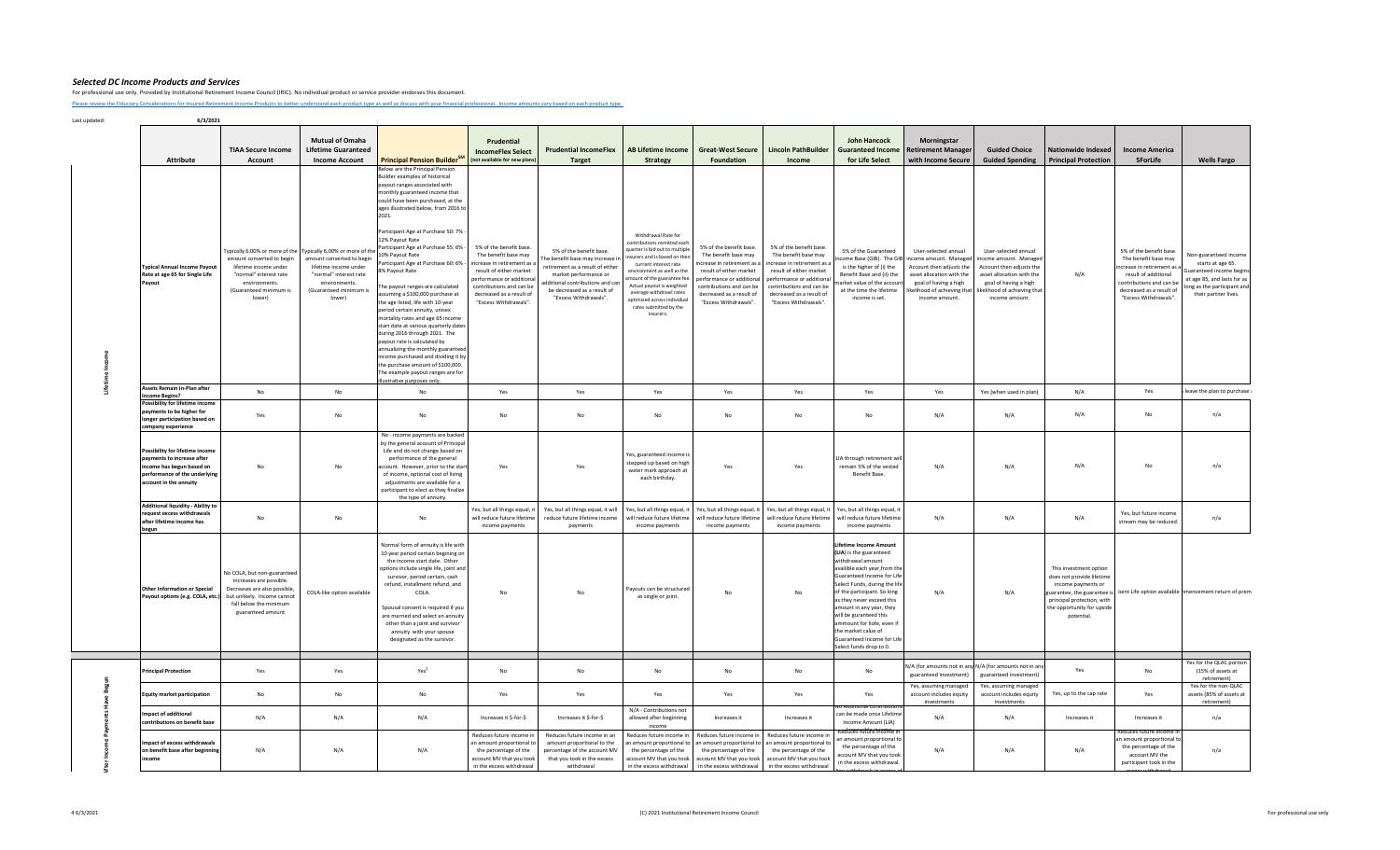For professional use only. Provided by Institutional Retirement Income Council (IRIC). No individual product or service provider endorses this document.

[Please review the Fiduciary C](https://iricouncil.org/evaluation-tools/#1520343768811-ff67f288-b770)onsiderations for Insured Retirement Income Products to better understand each product type as well as discuss with your financial professional. Income amounts vary based on each product type.

|  | <b>Attribute</b><br>Other Benefit Base re-<br>calibration (frequency) | <b>TIAA Secure Income</b><br>Account<br>N/A                                                                          | <b>Mutual of Omaha</b><br><b>Lifetime Guaranteed</b><br><b>Income Account</b><br>N/A | <b>Principal Pension Builder</b> <sup>5M</sup><br>N/A                                                                                                                                                                                                                                                                                                                                                                                                                                                                                                                                            | Prudential<br><b>IncomeFlex Select</b><br>(not available for new plans)<br>Greatest of annual birthday<br>High Watermark, annual 5%<br>growth or actual MV on day<br>you set income amount.                                                                                                                            | <b>Prudential IncomeFlex</b><br><b>Target</b><br>Greater of annual birthday High<br>Watermark or actual MV on day<br>you set income amount.                                                                                                                                                                    | AB Lifetime Income<br><b>Strategy</b><br>Greater of annual birthday<br>High Watermark or actual<br>MV on day you set income<br>amount.                                                | <b>Great-West Secure</b><br>Foundation<br>Greater of Current Benefit<br>Base or Fund Value<br>annually on Guaranteed<br>annual withdrawal start | <b>Lincoln PathBuilder</b><br>Income<br>Greater of annual<br>anniversary High<br>Watermark or actual MV on<br>day you set income                              | John Hancock<br><b>Guaranteed Income</b><br>for Life Select | Morningstar<br><b>Retirement Manager</b><br>with Income Secure<br>N/A | <b>Guided Choice</b><br><b>Guided Spending</b><br>N/A | <b>Nationwide Indexed</b><br><b>Principal Protection</b><br>N/A | <b>Income America</b><br>5ForLife<br>N/A                                                                                                                                                         | <b>Wells Fargo</b><br>n/a                                                                                                          |
|--|-----------------------------------------------------------------------|----------------------------------------------------------------------------------------------------------------------|--------------------------------------------------------------------------------------|--------------------------------------------------------------------------------------------------------------------------------------------------------------------------------------------------------------------------------------------------------------------------------------------------------------------------------------------------------------------------------------------------------------------------------------------------------------------------------------------------------------------------------------------------------------------------------------------------|------------------------------------------------------------------------------------------------------------------------------------------------------------------------------------------------------------------------------------------------------------------------------------------------------------------------|----------------------------------------------------------------------------------------------------------------------------------------------------------------------------------------------------------------------------------------------------------------------------------------------------------------|---------------------------------------------------------------------------------------------------------------------------------------------------------------------------------------|-------------------------------------------------------------------------------------------------------------------------------------------------|---------------------------------------------------------------------------------------------------------------------------------------------------------------|-------------------------------------------------------------|-----------------------------------------------------------------------|-------------------------------------------------------|-----------------------------------------------------------------|--------------------------------------------------------------------------------------------------------------------------------------------------------------------------------------------------|------------------------------------------------------------------------------------------------------------------------------------|
|  | <b>Effect of increases in Benefit</b><br>Base after income has begun  | N/A                                                                                                                  | N/A                                                                                  | N/A                                                                                                                                                                                                                                                                                                                                                                                                                                                                                                                                                                                              | Increases withdrawal<br>amount by (change in<br>benefit base * withdrawal<br>%                                                                                                                                                                                                                                         | ncreases withdrawal amount by<br>(change in benefit base *<br>withdrawal %)                                                                                                                                                                                                                                    | Increases withdrawal<br>amount by (change in<br>benefit base * withdrawal<br>%)                                                                                                       | date<br>If beneficial, GAW<br>payments will be reset to<br>the attained age GAW<br>times the current fund<br>value                              | amount.<br>Increases withdrawal<br>amount by (change in<br>enefit base * withdrawal<br>%)                                                                     |                                                             |                                                                       | N/A                                                   | N/A                                                             | If the benefit base is<br>increased (due to<br>contributions), future<br>income payments will be<br>increased (equal to<br>applicable % of the new<br>benefit base)                              | n/a                                                                                                                                |
|  | Timing of spousal income<br>benefit election                          | At time of electing to begin<br>income payments                                                                      | At time of electing to begin<br>income payments                                      | Prior to income start date, Principal<br>will reach out to the participant<br>confirming marital status and<br>annuity type.                                                                                                                                                                                                                                                                                                                                                                                                                                                                     | Participant and spouse both<br>need to be 55 years or older to<br>elect Spousal Benefit and a<br>spouse must be sole primary<br>beneficiary of participants<br>etirement plan at lock-in and<br>upon participants death-<br><b>DECISION IS IRREVOCABLE</b><br>AND CANNOT BE CHANGED.<br>lect at time of income lock-in | Participant and spouse both need to<br>be 55 years or older to elect Spousal<br>Benefit and a spouse must be sole<br>primary beneficiary of participants<br>retirement plan at lock-in and upon<br>participants death- DECISION IS<br>IRREVOCABLE AND CANNOT BE<br>CHANGED. Elect at time of income<br>lock-in | At activation, participant<br>selects single or joint<br>election.                                                                                                                    | Spouse must be at least 55<br>at the time the participant<br>activates lifetime income                                                          | At time of starting<br>distributions                                                                                                                          | At time of electing to begin<br>income payments             | N/A                                                                   | N/A                                                   | N/A                                                             | At the time of lifetime<br>income election (Income<br>Activation) and is<br>irrevocable.                                                                                                         | Default is 50% J&S                                                                                                                 |
|  | Spousal income options                                                | Can elect to receive 50%, 75%<br>or 100% if spouse survives<br>annuitant. Can also elect 66%<br>to last to survivor. | Yes                                                                                  | If the participant dies before their<br>income start date, their named<br>beneficiary will receive the total<br>vested Principal Pension Builder<br>balance. If the participant is<br>married, the surviving spouse may<br>elect to receive the guaranteed<br>income payments as an annuity<br>based on their own age.<br>If the participant dies after their<br>ncome start date, the death benefi<br>depends on the annuity form<br>selected. Joint and survivor and<br>period certain annuity types may<br>result in spousal income, as the<br>beneficiary, after the participant's<br>death. | 100% to a surviving spouse                                                                                                                                                                                                                                                                                             | 100% to a surviving spouse                                                                                                                                                                                                                                                                                     | 100% to a surviving spouse                                                                                                                                                            | 100% to a surviving spouse                                                                                                                      | 100% to a surviving spouse                                                                                                                                    | 100% to a surviving spouse                                  | N/A                                                                   | N/A                                                   | N/A                                                             | 100% of income continues<br>to the surviving spouse                                                                                                                                              | Default is 50% J&S                                                                                                                 |
|  | <b>Effect of spousal income</b><br>benefit election                   | Each additional guarantee<br>reduces the payment versus<br><b>SLA</b>                                                | Payment reduction of 8-14%<br>(at age 65)                                            | Principal Life will adjust the<br>guaranteed income amount if the<br>type of annuity selected is different<br>from the assumed life with 10-year<br>period certain.                                                                                                                                                                                                                                                                                                                                                                                                                              | Participant pays higher<br>guarantee fee after<br>converting to lifetime<br>ncome in exchange for no<br>reduction in income<br>mount by adding a spouse                                                                                                                                                                | Income amount is based on the<br>age of the younger spouse.<br>Withdrawal percentage is then<br>50 bps less than such younger<br>spouse's single life rates                                                                                                                                                    | Income amount is initially<br>based on the age of the<br>participant and then<br>adjusted by a certain<br>percentage based on<br>difference in age between<br>the covered annuitants. | GAW amount is based on<br>the age of the younger<br>spouse and is reduced 50<br>bps from the single life<br>rate.                               | ncome amount is based on<br>the age of the younger<br>spouse. Withdrawal<br>ercentage is then .5% bps<br>less than such younger<br>spouse's single life rates | LIA lowers from 5% to 4.5%                                  | N/A                                                                   | N/A                                                   | N/A                                                             | Upon Income Election,<br>primary spouse is 65 or<br>older. Then depending on<br>the spouse's age, income<br>percent is set. If spouse is<br>.65+ then 4.5%<br>•60-64 then 4%<br>•55-59 then 3.5% | n/a                                                                                                                                |
|  | <b>Life with Guarantee Periods</b><br>Available?                      | 10 years, 15 years, 20 years                                                                                         | 20 years. They may offer other<br>guarantee periods                                  | Yes                                                                                                                                                                                                                                                                                                                                                                                                                                                                                                                                                                                              | No                                                                                                                                                                                                                                                                                                                     | No                                                                                                                                                                                                                                                                                                             | No                                                                                                                                                                                    | No                                                                                                                                              | No                                                                                                                                                            | No                                                          | N/A                                                                   | N/A                                                   | N/A                                                             | No                                                                                                                                                                                               | n/a                                                                                                                                |
|  | <b>Primary portfolio supporting</b><br>guarantees                     | General Account                                                                                                      | General Account                                                                      | General Account                                                                                                                                                                                                                                                                                                                                                                                                                                                                                                                                                                                  | General Account                                                                                                                                                                                                                                                                                                        | General Account                                                                                                                                                                                                                                                                                                | General Account of GLWB<br>issuers                                                                                                                                                    | General Account                                                                                                                                 | General Account                                                                                                                                               | General Account                                             | N/A                                                                   | N/A                                                   | General Account                                                 | General Account of each<br>insurer                                                                                                                                                               | General Account                                                                                                                    |
|  | Single or multiple issuer?                                            | Single                                                                                                               | Single                                                                               | Single                                                                                                                                                                                                                                                                                                                                                                                                                                                                                                                                                                                           | Single                                                                                                                                                                                                                                                                                                                 | Single                                                                                                                                                                                                                                                                                                         | Multiple                                                                                                                                                                              | Single                                                                                                                                          | Single                                                                                                                                                        | Single                                                      | N/A                                                                   | N/A                                                   | Single                                                          | Lincoln)                                                                                                                                                                                         | Initially, this will be a single<br>insurer although we may<br>Multiple (Nationwide and consider multipe insurers<br>in the future |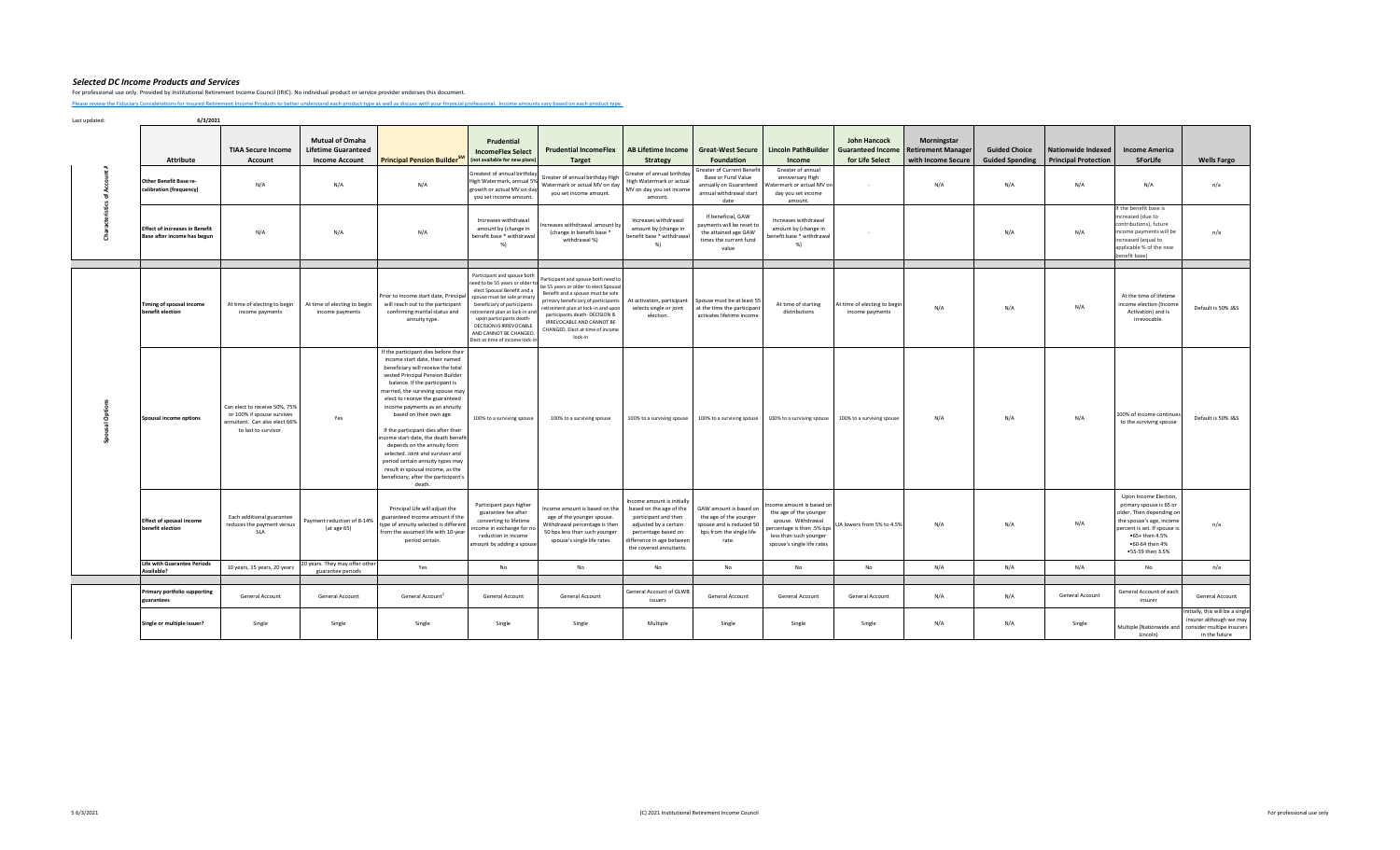For professional use only. Provided by Institutional Retirement Income Council (IRIC). No individual product or service provider endorses this document.

[Please review the Fiduciary C](https://iricouncil.org/evaluation-tools/#1520343768811-ff67f288-b770)onsiderations for Insured Retirement Income Products to better understand each product type as well as discuss with your financial professional. Income amounts vary based on each product type.

| <b>Attribute</b>                                                                       | <b>TIAA Secure Income</b><br>Account                                                         | <b>Mutual of Omaha</b><br><b>Lifetime Guaranteed</b><br><b>Income Account</b> | Principal Pension Builder <sup>SM</sup>                                                                                                                                                                                                                                                                                                                                                                                                                                                                                                                                                                                                                                                                                                                                                                                                                                                                                                                                                                                                                                                                                                      | Prudential<br><b>IncomeFlex Select</b><br>(not available for new plans)                                                                                                             | <b>Prudential IncomeFlex</b><br>Target                                                                                                                                             | AB Lifetime Income<br>Strategy                                                                                                        | <b>Great-West Secure</b><br><b>Foundation</b>                                                                                                                                                                         | <b>Lincoln PathBuilder</b><br>Income                                                                                                                  | <b>John Hancock</b><br><b>Guaranteed Income</b><br>for Life Select                                                                                              | <b>Morningstar</b><br><b>Retirement Manager</b><br>with Income Secure | <b>Guided Choice</b><br><b>Guided Spending</b> | <b>Nationwide Indexed</b><br><b>Principal Protection</b>                                                                                                                                                                                           | <b>Income America</b><br><b>5ForLife</b>                                                                                                                                                      | <b>Wells Fargo</b>                                                                                                                                                                                                                                                                                     |
|----------------------------------------------------------------------------------------|----------------------------------------------------------------------------------------------|-------------------------------------------------------------------------------|----------------------------------------------------------------------------------------------------------------------------------------------------------------------------------------------------------------------------------------------------------------------------------------------------------------------------------------------------------------------------------------------------------------------------------------------------------------------------------------------------------------------------------------------------------------------------------------------------------------------------------------------------------------------------------------------------------------------------------------------------------------------------------------------------------------------------------------------------------------------------------------------------------------------------------------------------------------------------------------------------------------------------------------------------------------------------------------------------------------------------------------------|-------------------------------------------------------------------------------------------------------------------------------------------------------------------------------------|------------------------------------------------------------------------------------------------------------------------------------------------------------------------------------|---------------------------------------------------------------------------------------------------------------------------------------|-----------------------------------------------------------------------------------------------------------------------------------------------------------------------------------------------------------------------|-------------------------------------------------------------------------------------------------------------------------------------------------------|-----------------------------------------------------------------------------------------------------------------------------------------------------------------|-----------------------------------------------------------------------|------------------------------------------------|----------------------------------------------------------------------------------------------------------------------------------------------------------------------------------------------------------------------------------------------------|-----------------------------------------------------------------------------------------------------------------------------------------------------------------------------------------------|--------------------------------------------------------------------------------------------------------------------------------------------------------------------------------------------------------------------------------------------------------------------------------------------------------|
| Fitch / Moodys / S&P / A.M.<br><b>Best Financial Strength Ratings</b><br>of guarantors | AAA (6/1/18)<br>Aa1 (2/7/18)<br>AA+ (8/2/17)<br>AA+ (6/12/18)                                | $A1/A+/A+$                                                                    | As of 12/31/20<br>A.M. Best Company: A+ Superior -<br>second highest of 13 rating levels<br>Fitch Ratings: AA- Very Strong -<br>fourth highest of 19 rating levels<br>Moody's Investors Service: A1<br>Good-fifth highest of 21 rating<br>levels<br>S&P Global: A+ Strong - fifth highest<br>of 20 rating levels<br>Third party ratings relate to<br>Principal Life Insurance Company<br>and Principal National Life Insurance<br>Company only, and do not reflect<br>any ratings actions or notices<br>relating to the US life insurance<br>sector generally. Ratings are not a<br>recommendation to buy, sell or hold<br>a security. Ratings are subject to<br>revision or withdrawal at any time<br>by the assigning agency, and each<br>rating should be evaluated<br>independently of any other rating.<br>Information is current as of the<br>creation of this piece. Keep in mind<br>that portfolio holdings are subject<br>to risk. Ratings are current as of the                                                                                                                                                                    | AA-<br>Aa3<br>AA-<br>$A+$                                                                                                                                                           | AA-<br>Aa3<br>AA-<br>$A+$                                                                                                                                                          | Varies by issuer                                                                                                                      | AM Best = $A+$<br>$Fitch = AA$<br>$Modys = Aa3$<br>$S&P = AA$                                                                                                                                                         | A+ (1/19/2018)<br>A1 (1/19/18)<br>AA-(8/1/18)<br>$A + (2/14/18)$                                                                                      | AA-(3/8/2018)<br>A1 (10/2/18)<br>AA-(12/13/10)<br>$A+ (7/11/18)$                                                                                                | N/A                                                                   | N/A                                            | Moody's: A1 (4/14/21)<br>S&P: A+ (5/7/21)<br>AM Best: A+ (12/17/20)                                                                                                                                                                                | Varies by Insurer:<br>Nationwide Moody's: A1<br>(5/27/20), S&P: A+<br>(6/23/20), AM Best: A+<br>(12/17/19); Lincoln (all<br>2/3/21): Moody's A1, S&F<br>AA-, AM Best A+                       | <b>Wells Capital Management</b><br>takes on a 3(38) fiduciary<br>role in insurance carrier<br>selection, to ensure<br>financial strength/quality<br>and competitive pricing.                                                                                                                           |
|                                                                                        |                                                                                              |                                                                               |                                                                                                                                                                                                                                                                                                                                                                                                                                                                                                                                                                                                                                                                                                                                                                                                                                                                                                                                                                                                                                                                                                                                              |                                                                                                                                                                                     |                                                                                                                                                                                    |                                                                                                                                       |                                                                                                                                                                                                                       |                                                                                                                                                       |                                                                                                                                                                 |                                                                       |                                                |                                                                                                                                                                                                                                                    |                                                                                                                                                                                               |                                                                                                                                                                                                                                                                                                        |
| Options when participant<br>leaves the plan                                            | Can leave the accumulation in<br>the plan, withdraw it or<br>annuitize subject to plan rules | Rollover option                                                               | When the participant has a benefit<br>event, they may choose to leave their<br>Principal Pension Builder annuities in<br>the plan. They cannot make more<br>contributions into Principal Pension<br>Builder, but they can still transfer some<br>of their retirement account balance, not<br>to exceed 50% of account balance, if<br>they want to buy more guaranteed<br>income.<br>Alternatively, the participant may<br>choose to transfer their Principal<br>Pension Builder annuities out of the<br>plan if their vested balance is at least<br>\$5,000. The transfer is done in the<br>form of a Deferred Annuity Certificate,<br>which transfers all the benefits, rights<br>and features from the group contract<br>and plan to the participant. No income<br>starts at this time, so it is not a taxable<br>event. The participant cannot make<br>additional contributions. We will<br>administer the Deferred Annuity<br>Certificate and reach out to the<br>participant as they get close to their<br>income start date.<br>Also, the participant may elect to<br>liquidate their Principal Pension Builder<br>co through an invoc | Participants can take their<br>narket value, or transfer any<br>ccumulated guarantees to an<br>individual variable annuity<br>vailable through a Prudential<br>Smart Solutions IRA. | Participants can take their market<br>value, or transfer any accumulated<br>guarantees to an individual variable<br>annuity available through a<br>Prudential Smart Solutions IRA. | Participants can take their<br>market value and<br>accumulated guarantees to<br>their respective IRAs with<br>each individual insurer | Participants can elect to keep<br>market value or rollover their their assets with the plan and<br>maintain their Secure<br>Foundation Guarantee or they<br>may rollover to the Great-<br>West Lifetime Advantage IRA | Participant may (1) remain in Participant may (1) remain in<br>distribution of market value;<br>or (3) roll over market value &<br>income base to IRA | Plan per Plan rules; (2) receive Plan per Plan rules; (2) receive<br>distribution of market value;<br>or (3) roll over accumulated<br>guarantees to Hancock IRA | N/A                                                                   | N/A                                            | Full participant liquidity; 90-day<br>equity wash may apply on<br>exchanges to competing<br>investment options; withdrawals<br>that occur prior to the end of the<br>one-year index term will not<br>eceive any index account interest<br>earnings | Participants can take thei<br>market value, or transfer<br>any accumulated<br>guarantees to an IRA<br>available through<br>Nationwide and Lincoln.<br>ees and investments may b<br>different. | When a QLAC is<br>purchased, those assets<br>leave the plan and a direct<br>relationship between the<br>participant and insurer is<br>established. This gives<br>participants the flexibility<br>to reallocate within their<br>plan's investment options,<br>or to roll their assets out<br>to an IRA. |